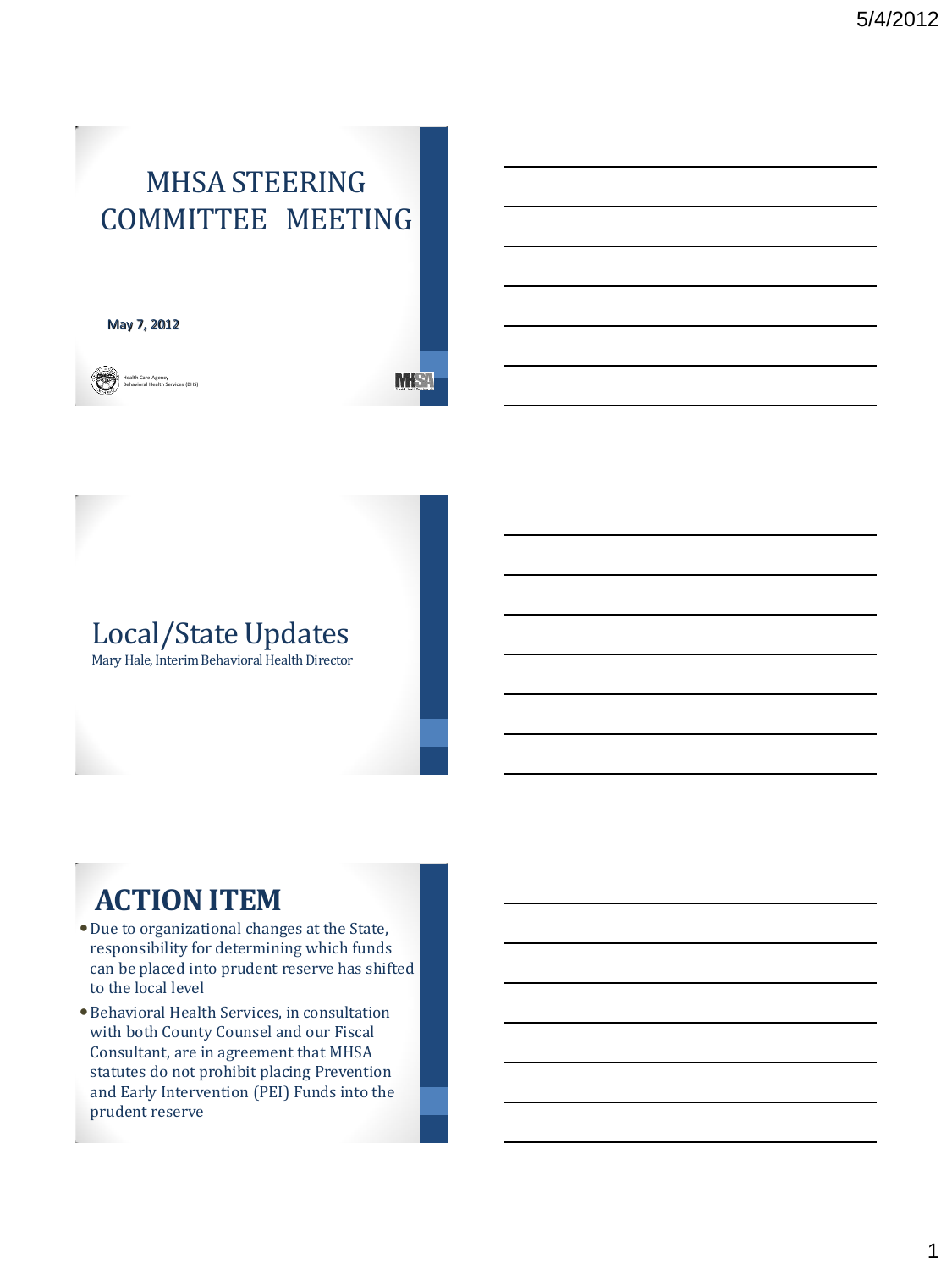# **ACTION ITEM**

- $\bullet$  It is proposed that approximately, \$11,343,034 of unspent PEI funds be placed in prudent reserve to ensure PEI programs will continue should there be a shortfall of MHSA revenue
- Behavioral Health Services requests that the Steering Committee approve placing the above amount in the prudent reserve



Bonnie Birnbaum, MHSA Coordinator

## **Statewide Projects Update** ANN COLLENTINE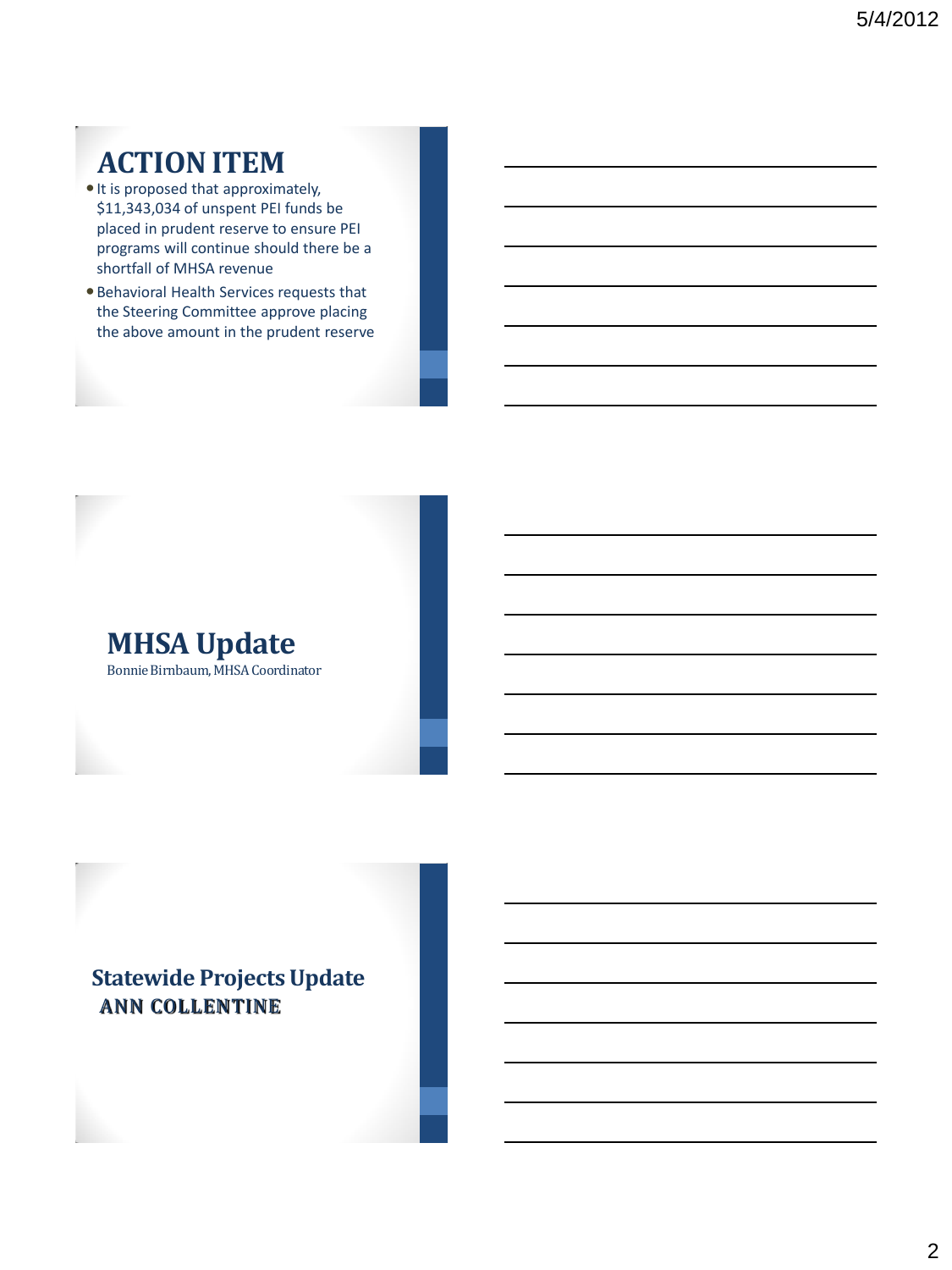

### CalMHSA PEI Statewide Projects Implementation

- ▶Year 1: Foundation & Setting the Stage for **Success**
- Year 2: Contract Management, Communication, Quality Improvement
- Year 3: Project Outcomes, Evaluation, **Sustainability**
- Year 4: Evidence of Impact

8 Compassion. Action. Change. **<sup>8</sup>**

### Foundation

**9**

- Developed & released RFPs; Contractors approved by CalMHSA Board
- Negotiated & executed 25 contracts
- Developed invoicing, monitoring, communication processes
- Hired expertise in communication

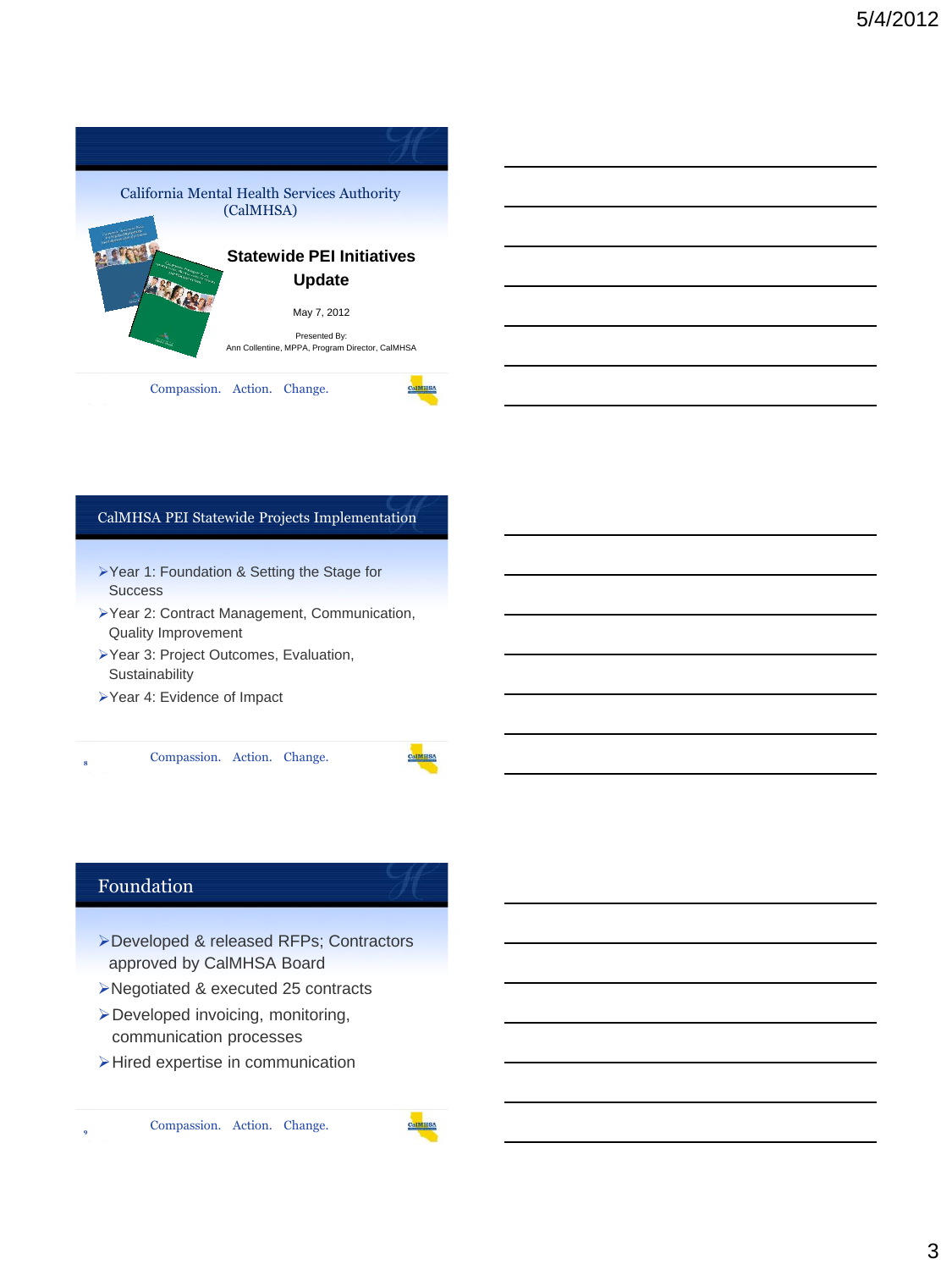

### Foundation: Board Member Program Oversight

- Fiscal Oversight: Finance Committee
- Stakeholder Input: Advisory Committee
- Evaluation Input: SEE Team

Compassion. Action. Change.

### Contract Management

**11**

**12**

- Regular communication with Board and County Liaisons
- Regular meetings with contractors
- > Site visits/county presentations
- Opportunities: great partners; contracts with deliverable milestones; synergy of initiatives
- Challenges: variety of contractors, scope of deliverables, providing timely technical assistance

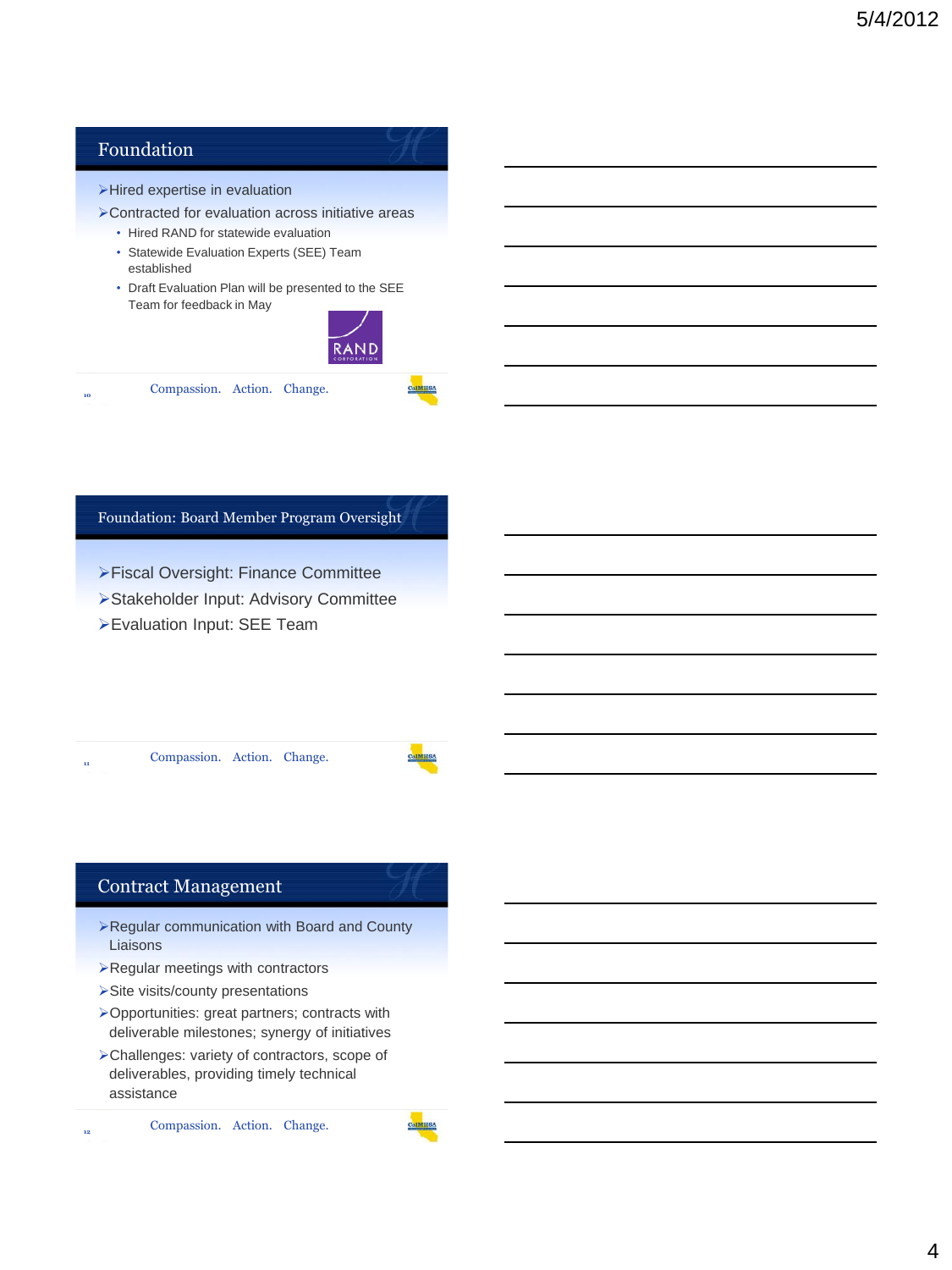### Implementation is Underway

CalMHSA projects providing:

- Broadening mental health skills/knowledge/attitudes across initiatives
- New and/or expanded programs (e.g. training, awareness/understanding and service provision)
- Material and financial resources
- Cross-system collaboration, policies & protocols



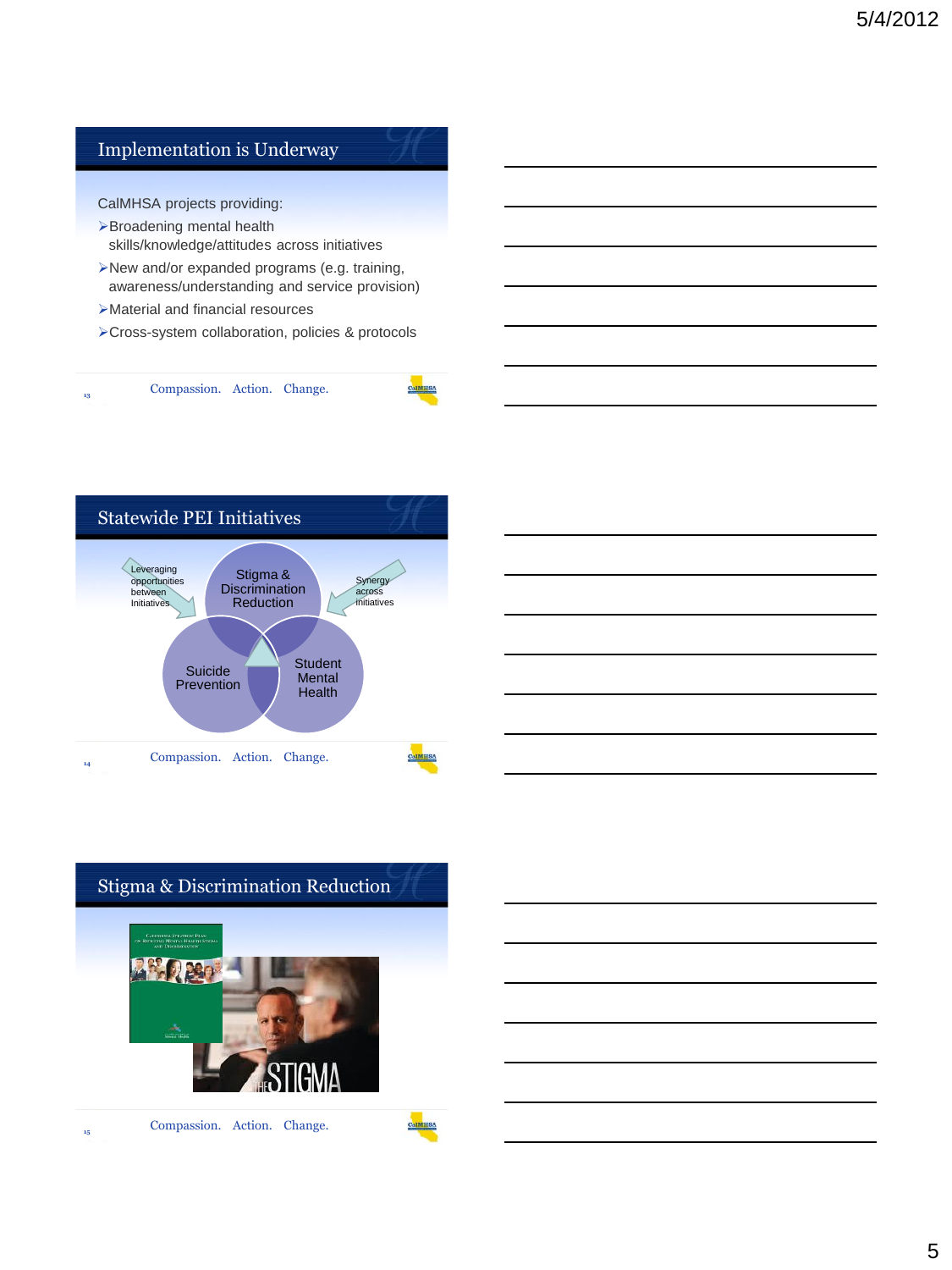### Stigma & Discrimination Reduction- Current Efforts

- >Baseline data collection completed
- Partnerships: SDR Consortium, Promising Practices Research & Evaluation Team, statewide advisory committee
- Program coordination underway
	- Speakers' bureau, training resources, toolkits
- Media efforts: positive mental health messaging
- Coming soon: RFP for consumer training



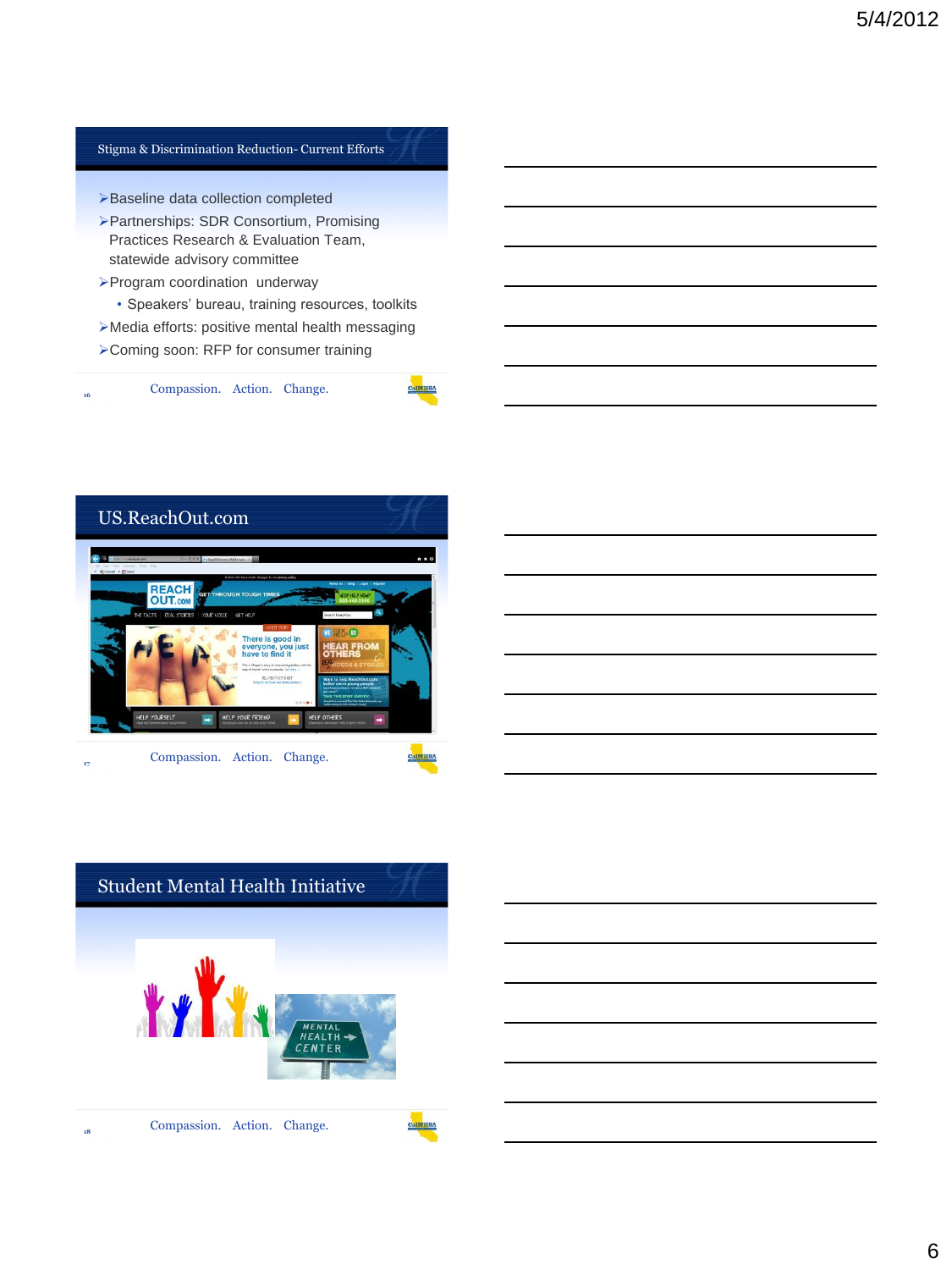### Student Mental Health Initiative- Current Efforts

#### $\triangleright$ K-12:

**19**

**20**

- Mental health training for educators
- SMH Policy Workgroup inaugural meeting May 2012
- State wide: 11 regional plans under review

#### **>Higher Education:**

- CCC & CSU campus grants being solicited require letter of support from county MH Department
- UC Faculty/Student Mental Health training conducted
- Systems collaboration: UC/CSU/CCC meeting quarterly

Compassion. Action. Change.

### Student Mental Health Initiative-Efforts in Orange County

#### • K-12 Highlights:

- Professional Development for Service Providers
- School climate survey pilot is underway
- Mental Health CADRE being developed
- Higher Education Highlights:
	- Review of proposals in process for CSU & soon for CCC's
	- Clayton Chau sits on the CCC Chancellor's Advisory Board
	- Suicide Prevention training for all 112 CA Community Colleges

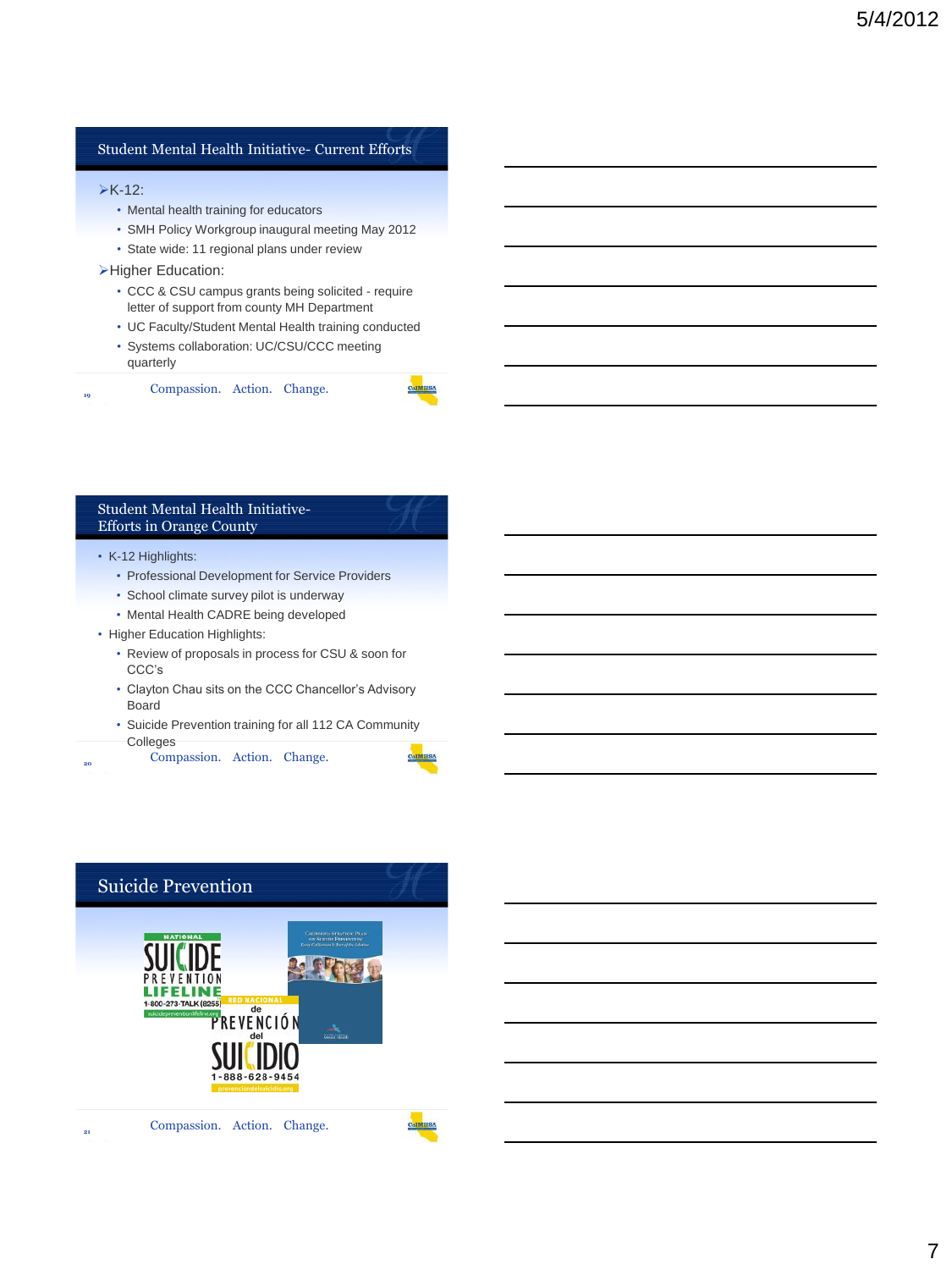### Suicide Prevention- Current Efforts

- Established partnerships among 9 crisis centers
- $\triangleright$  Built capacity statewide, through regional efforts
- Launched communication & input tool: Your Voice **Counts**
- Completed data collection
	- County Suicide Prevention efforts, Survey of CA residents on attitudes and knowledge related to suicide
- Developed the workforce: Hired trainers in 3 regions, conducted training for trainers

Compassion. Action. Change. **22**



### Suicide Prevention-Efforts in Orange County

- Regional capacity building efforts underway
- Expand bilingual services
	- Add Korean & Vietnamese language crisis line coverage during peak hours of operation
	- Support a Public Awareness Campaign in Korean and Vietnamese
- Implement marketing strategies unique to each county, based on county needs assessment
- Hosted ASIST training for trainers

**24**

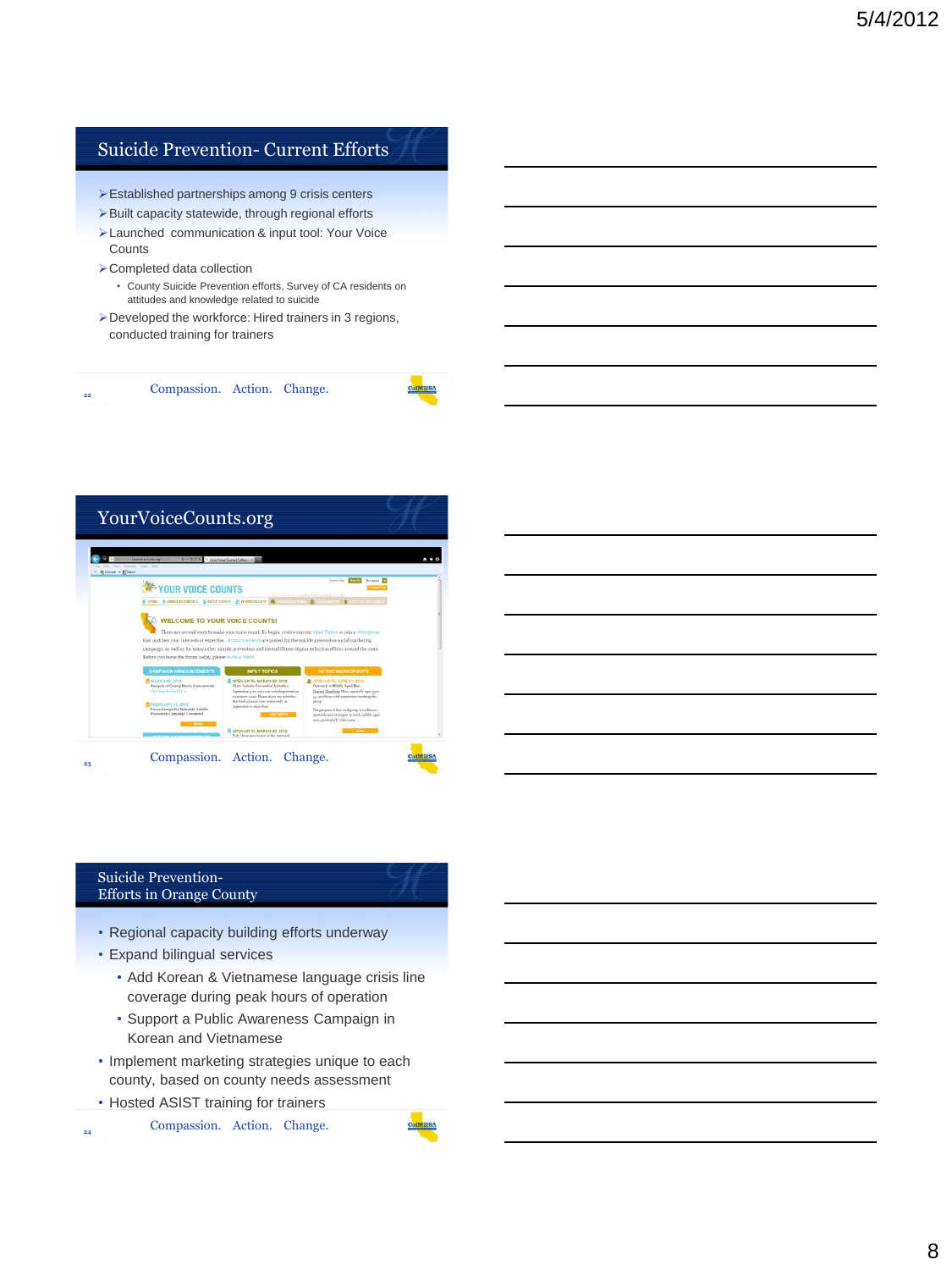### Year Two: Efforts Across Initiatives

- Communication campaigns, training underway
- Stigma and Discrimination Reduction
	- Model resource materials, practices and policies
- Student Mental Health Initiative
	- Regional demonstration models underway, key policy areas to address identified
- Suicide Prevention
	- Regional networks enhanced and coordinated



### Year Two - Goals

- Contract Management
	- Oversight of deliverables/site visits
	- Opportunities to build coordination with local efforts
- **>Communication** 
	- Dashboards with interim outcomes: Demographicswho are we reaching?
- Quality Improvement
	- Addressing challenges with Performance Improvement Plans
	- Technical assistance from RAND for program partners

26 Compassion. Action. Change. **<sup>26</sup>**

### Year Three- Goals

**27**

- Project Outcomes Availability of outcome data
- Evaluation Program partner evaluations submitted
- Sustainability/Legacy Setting priorities

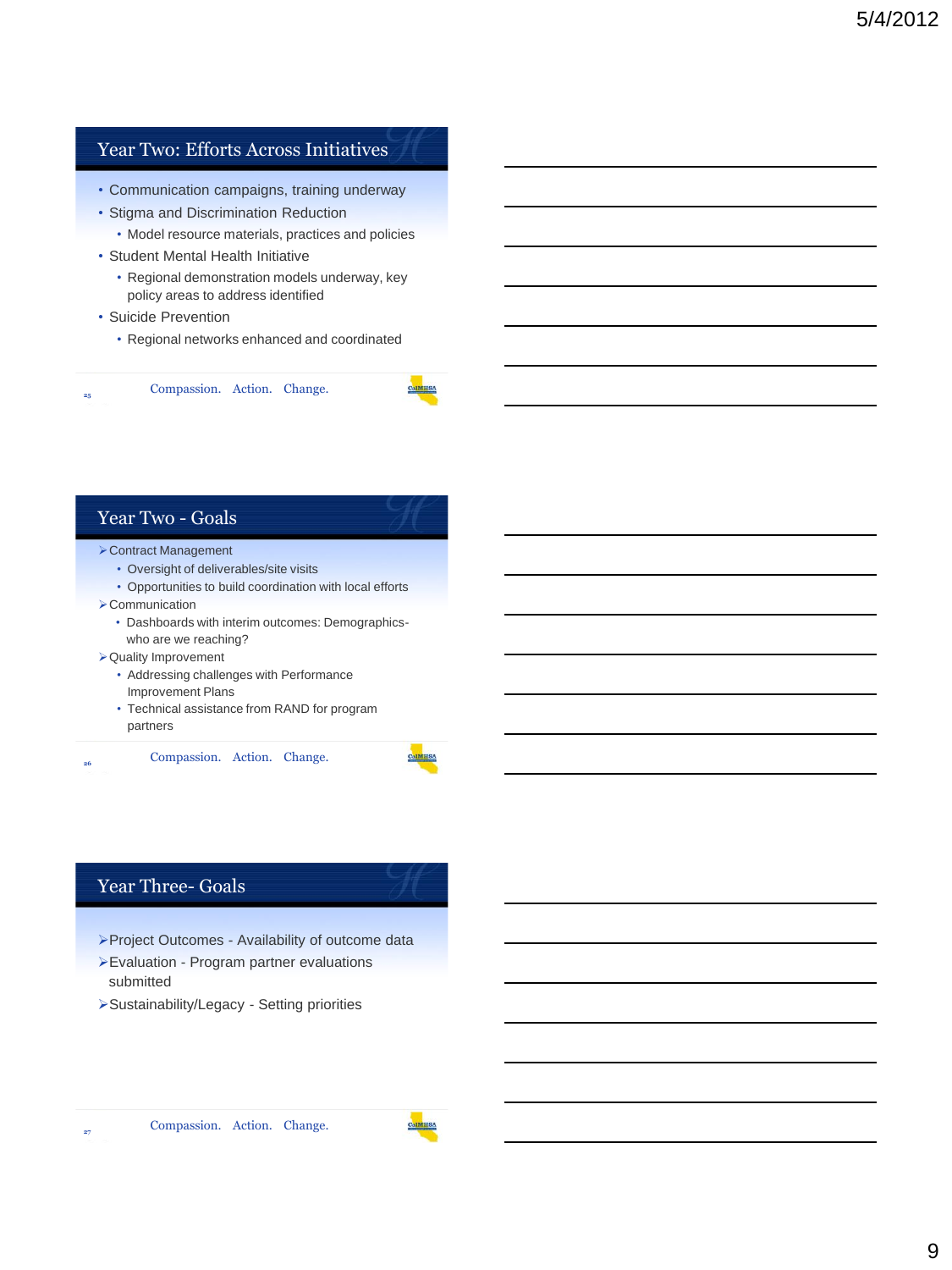

### CalMHSA- We're here to answer questions

Ann M. Collentine, MPPA Program Director, CalMHSA (916)859-4806 ann.collentine@georgehills.com www.calmhsa.org

Compassion. Action. Change.

**30**

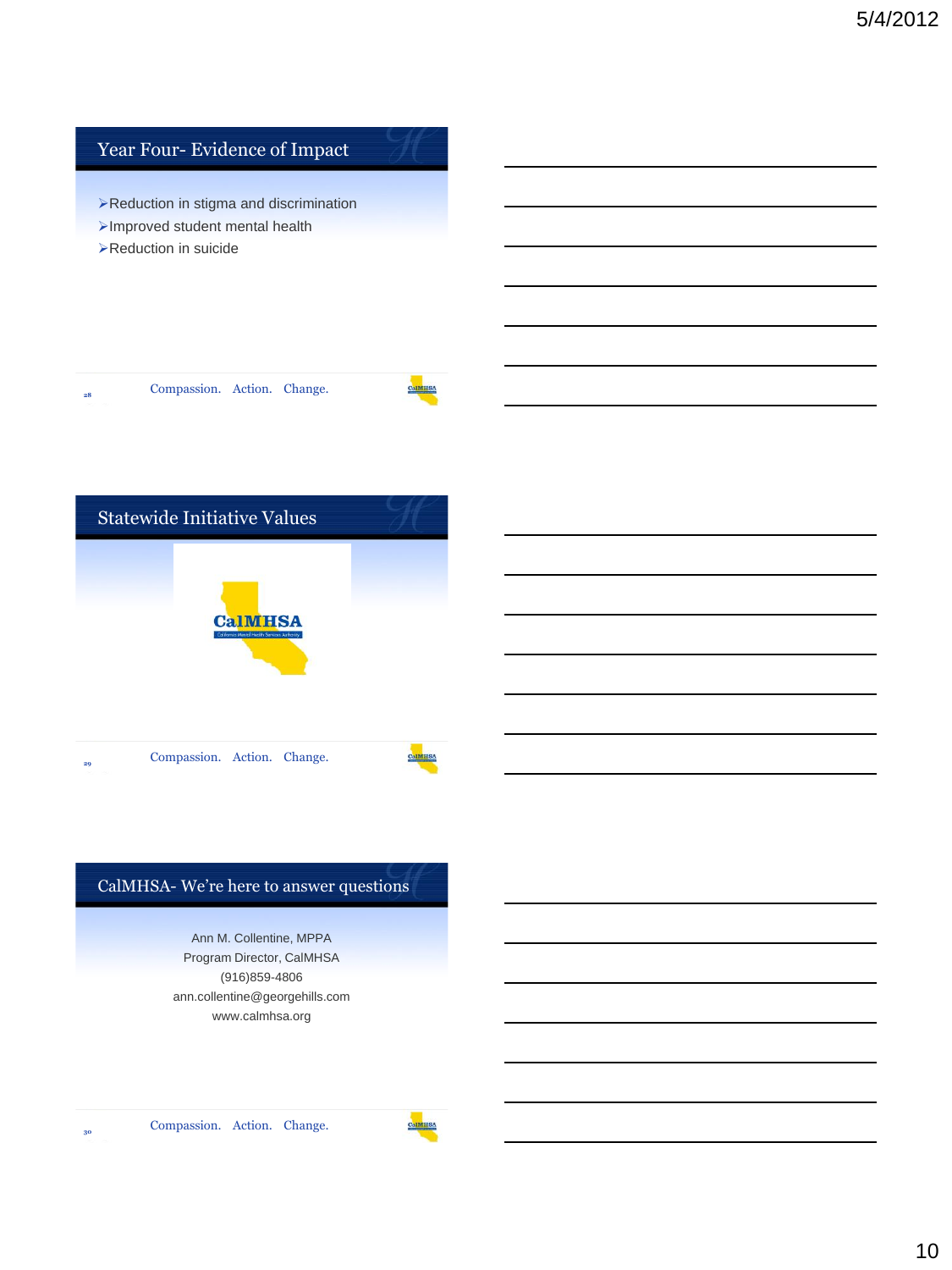# **BREAK**

## Please return in 15 minutes

## **Subcommittee Co-Chairs Updates**

Adults and Older Adults: Helen Cameron and Geoff Henderson

Children and Youth Services: Jim Harte

Prevention & Early Intervention: Chris Bieber and Daria Waetjen

Innovation and Workforce Education & Training: Denise Cuellar and William Gonzalez

### **COLLECTIVE SOLUTIONS: FAMILY-FOCUSED CRISIS MANAGEMENT**





**Gerry Aguirre Flor Yousefian Tehrani, MFT Intern Adriana Mejia, MFT Intern** Health Care Agency/Behavioral Health Services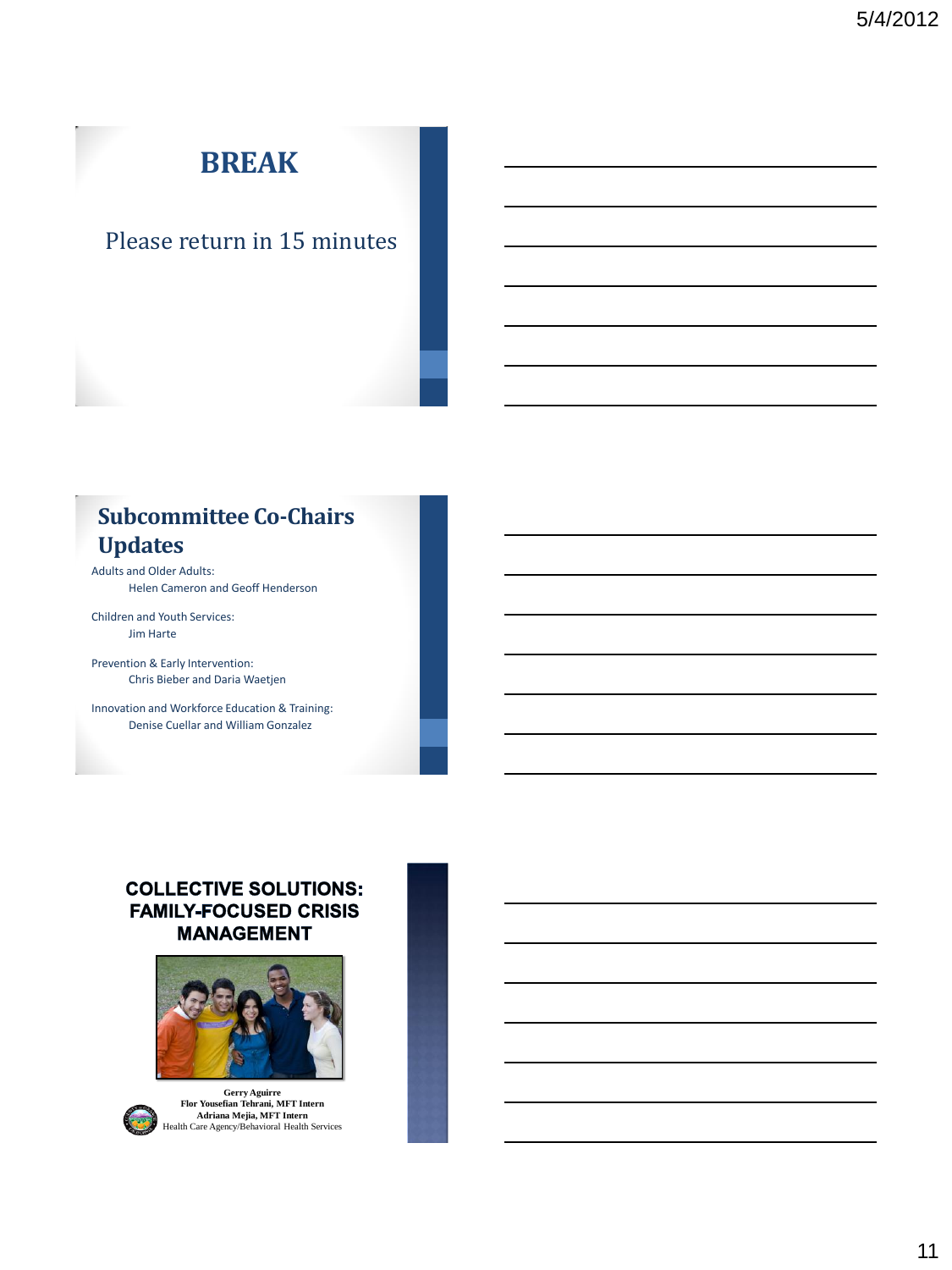## **COLLECTIVE SOLUTIONS**

**Collective Solutions** is a family-focused crisis management program funded by the Mental Health Services Act (MHSA).

Our program provides community-based supportive services to family members of persons ages 16 and older, newly or previously diagnosed with a mental illness. Collective Solutions works with families who identify experiencing a crisis situation as a result of the mental illness suffered by a loved one.

### **COLLECTIVE SOLUTIONS**

**Collective Solutions** is a 16-week program that seeks to assist families in developing a plan of action in response to managing crisis situations related to mental illness suffered by a loved one, raise awareness about mental illness, and facilitate family communication.



Reduce future crises and hospitalization

Facilitate positive communication

Increase linkage to mental health services

Educate families about mental illness

Create a community-based support network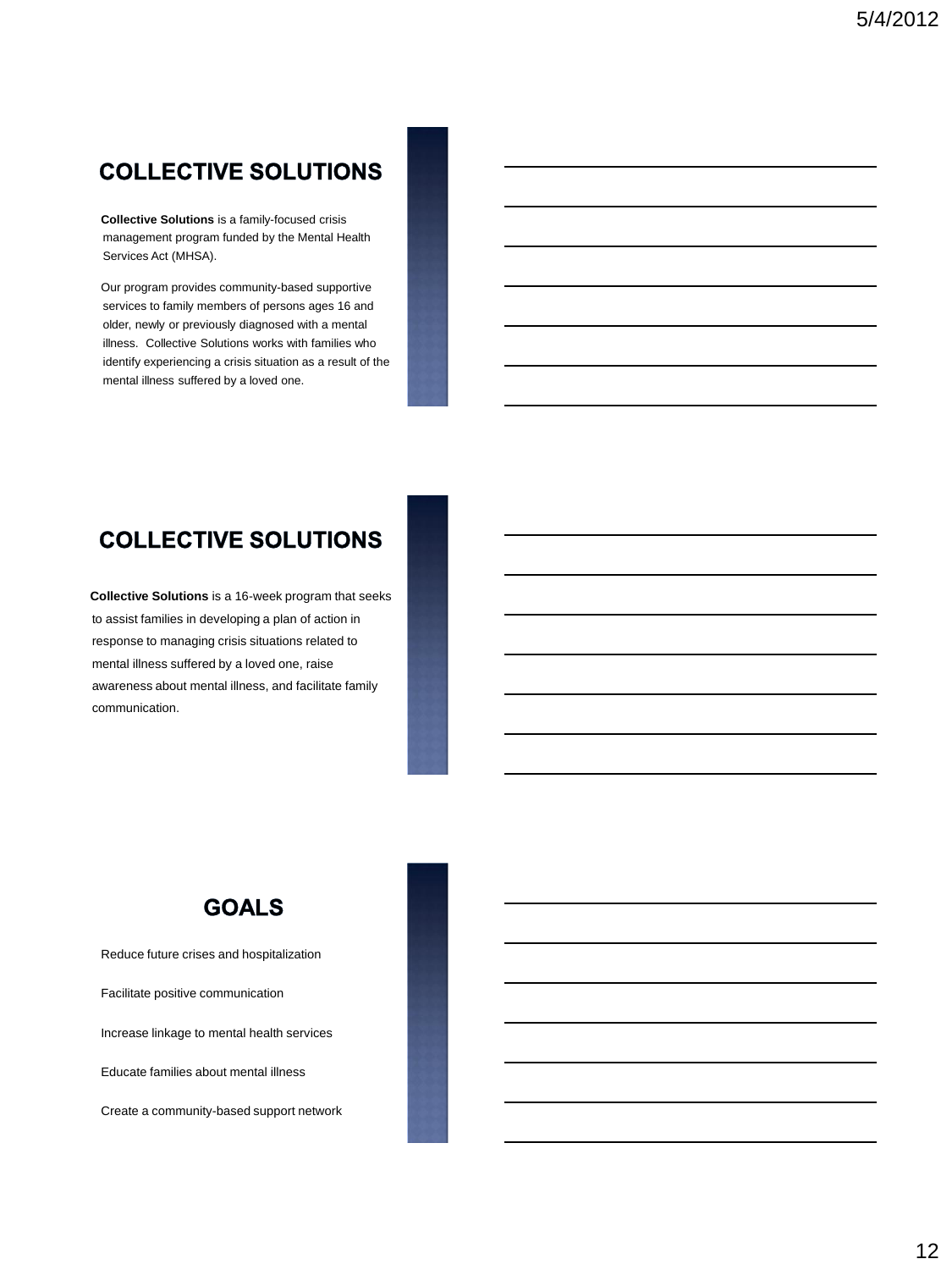## **STAFF**

### 2 Master's Level Clinicians

- Receive ongoing training in crisis management
- Provide short-term therapeutic and group services
- Work closely with peer mentors in providing supportive and case management services

#### Peer Mentors

- Trained in an evidence-based practice
- Offer supportive and case management services • Assist families in developing an action plan for crisis management
- Co-facilitate support and discussion groups

## **SERVICES OFFERED**



- Community-based Supportive Services
- Education, Outreach, & Engagement
- Linkage to mental health services within Orange County
- Case Management
- Short-term Counseling
- Support/Discussion Groups

## **SERVICES OFFERED**

Collective Solutions began services on April 4, 2012

Currently accepting referrals:

• 4 referrals received within the first week of services

Language capacity:

- Spanish
- Farsi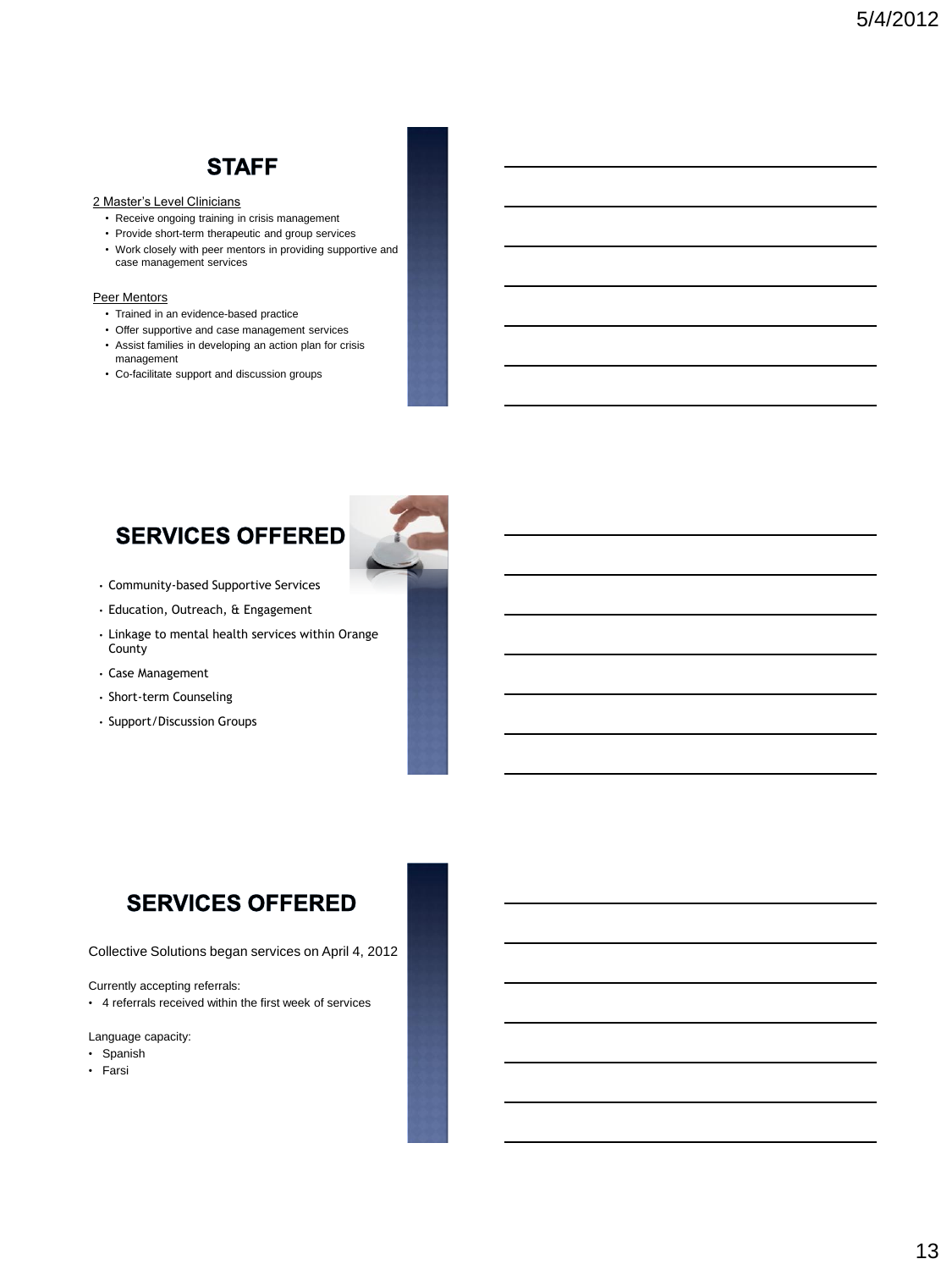## **IMPLEMENTATION PLAN**

Phase I: Orientation

Phase II: Program Promotion

Phase III: Implementation of Program

Phase IV: Lessons Learned, Evaluation & Outcome

## **PHASE I: ORIENTATION**

#### Program Manual Developed

- Program description
- Flowchart/Referral Process
- Brochure
- Recruiting Peer Mentors
- In progress

#### Staff Trainings

- Evidence-based practice
- Conferences related to mental health, crisis

### **PHASE II: PROGRAM PROMOTION**

**Collective Solutions** introduced to existing community programs to initiate future collaboration

#### *Goal:*

Notifying the community, specifically ethnic communities

Work with agencies to ensure families and their loved ones receive support/mental health services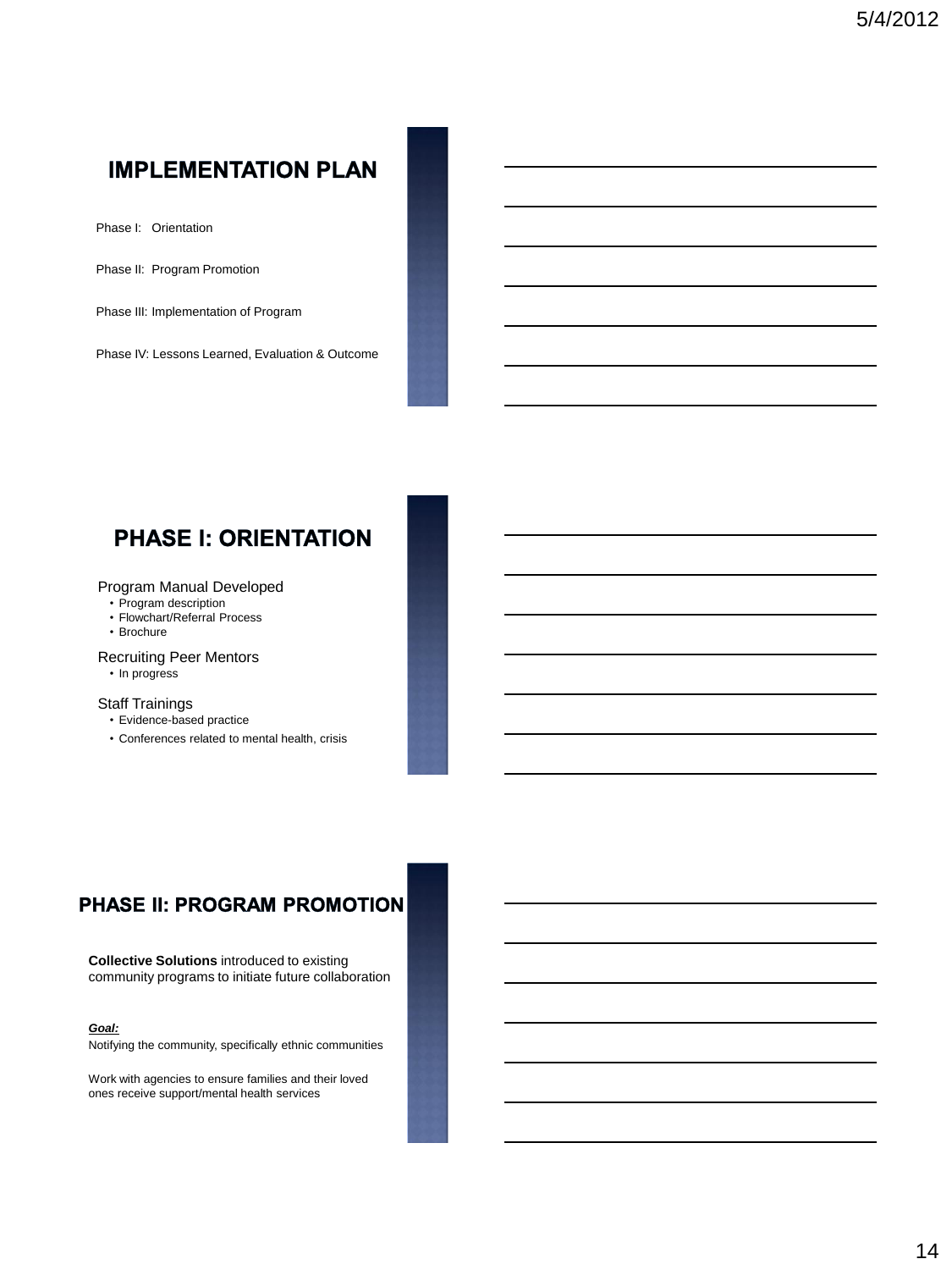### **PHASE III: PROGRAM IMPLEMENTATION**



| <u> 1989 - Andrea Santa Andrea Andrea Andrea Andrea Andrea Andrea Andrea Andrea Andrea Andrea Andrea Andrea Andr</u>                                                                                                          |  |  |  |
|-------------------------------------------------------------------------------------------------------------------------------------------------------------------------------------------------------------------------------|--|--|--|
| <u> 1989 - Andrea Santa Andrea Andrea Andrea Andrea Andrea Andrea Andrea Andrea Andrea Andrea Andrea Andrea Andr</u>                                                                                                          |  |  |  |
| the control of the control of the control of the control of the control of the control of the control of the control of the control of the control of the control of the control of the control of the control of the control |  |  |  |
| <u> 1989 - Johann Barn, amerikansk politiker (d. 1989)</u>                                                                                                                                                                    |  |  |  |
| <u> 1989 - Johann Stoff, deutscher Stoff, der Stoff, der Stoff, der Stoff, der Stoff, der Stoff, der Stoff, der S</u>                                                                                                         |  |  |  |
|                                                                                                                                                                                                                               |  |  |  |

### **PHASE IV: EVALUATION & OUTCOME**

Overarching question for Innovation programs: **Can a well-trained consumer/family member be an effective peer mentor in all clinical settings?** 

Gathering data materials while providing services Attempting to Answer:

- 1) Type and extent of mental health treatment being provided
- 2) Quality of life from the point of view of each family member 3) Participants' success in achieving good health and reduction
- of their symptoms 4) Satisfaction surveys to be administered to both participants and providers



#### **Assessment Tools**

- Pretest and 2 posttests (intake, 4 months, and 8 months)
- Patient Health Questionnaire (PHQ-9) to measure depression Generalized Anxiety Disorder Scale (GAD-7) to measure anxiety
- WHO Quality of Life (WHOQOL-BREF) to measure life
- satisfaction
- Program evaluation
- Staff evaluation

#### **Records Review**

- Number of people seen
- Results of interactions
- Successful linkages to appropriate services
- Number of declined services

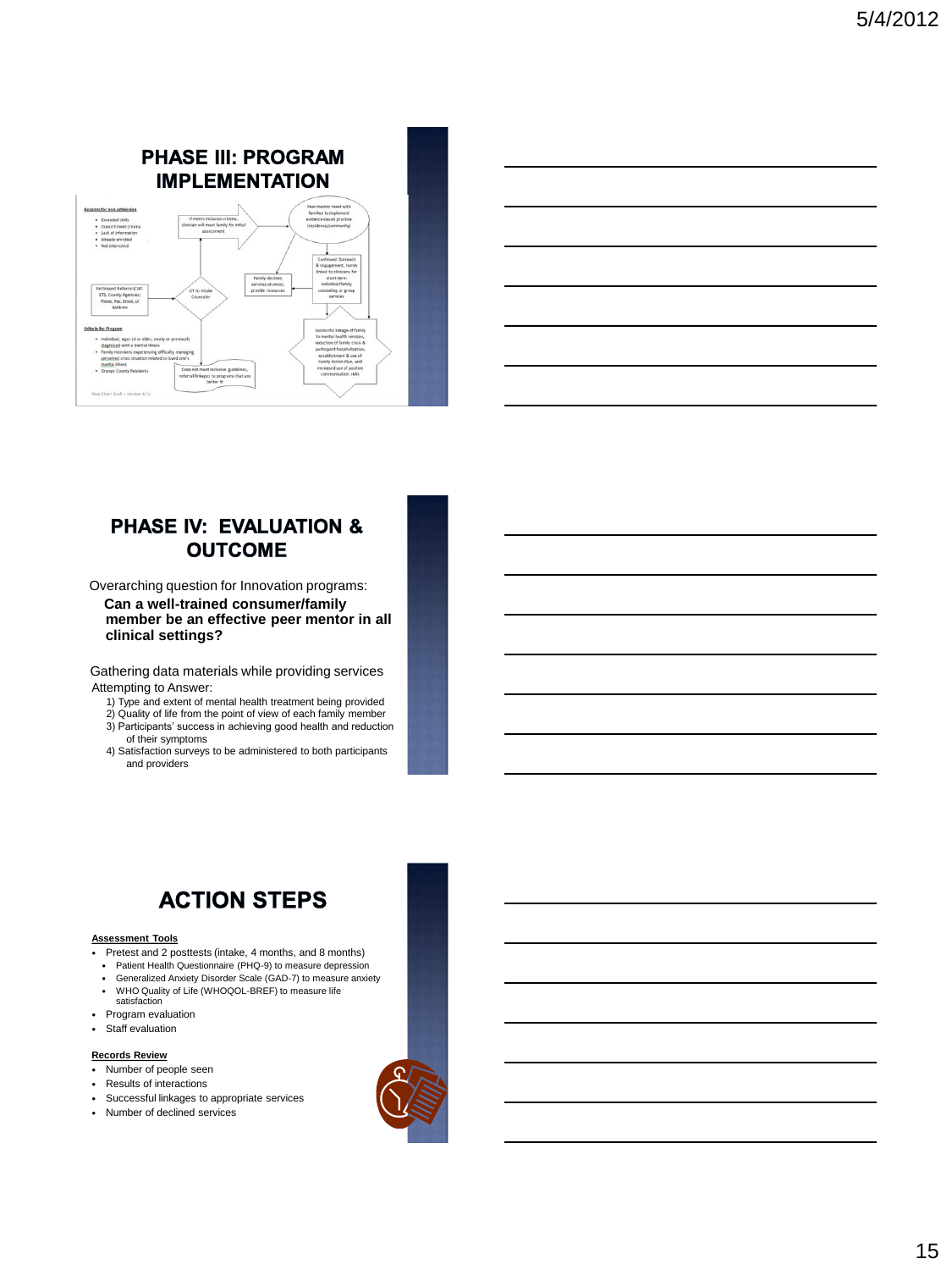## **RESOURCES**

#### Crisis Response Services

**Centralized Assessment Team** (866) 830-6011

**Evaluation and Treatment Services** (714) 834-6900

**Suicide Prevention Center: Didi Hirsch** (866) 727-4747



**Support Services** 

**NAMI-OC** (714) 544-0791 www.NAMIOC.org

**Warmline Network Services** (877) 910-9276

**St. Anselm's Peer Mentorship Program** (714) 537-0608

## **COLLECTIVE SOLUTIONS**

2035 E. Ball Rd, Suite 100C Anaheim, CA 92806 Phone: (714) 517-6100 Fax: (714) 517-6139 fyousefiantehrani@ochca.com

# **Steering Committee Comments**

Sharon Browning, Facilitator